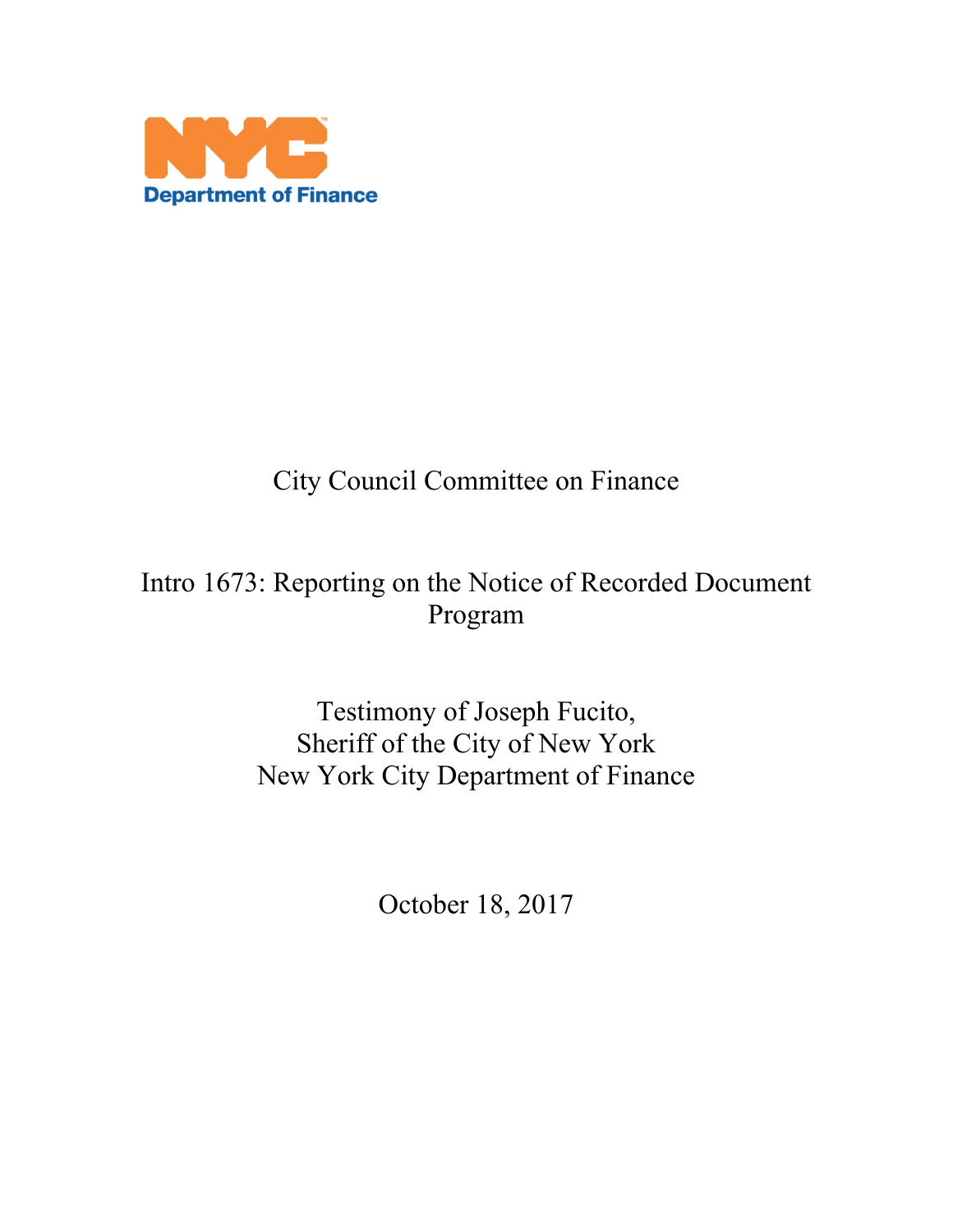Good afternoon Chair Ferreras-Copeland and members of the Committee on Finance. I am Sheriff Joe Fucito. I am joined by Annette Hill, Assistant Commissioner for Land Records and the City Register.

The Department of Finance is working aggressively to combat deed fraud because when the criminal succeeds, people lose what may be their largest asset: their homes.

### What is Deed Fraud?

Deed fraud is a very serious crime. It happens when someone transfers your property out from under you without your consent or permission, or when you sign over your property to someone else, by mistake, because you were misled or tricked in a transaction. Those deeds are then used to commit other fraudulent activities, such as securing mortgages, setting up phony short sales, and renting properties that are in foreclosure. Deed fraud is a crime that targets our most vulnerable citizens — the elderly, minorities, and immigrants — those who may be less savvy about real property transactions. There are higher incidences of deed fraud in gentrifying communities, which is why DOF has held Town Halls focused solely on deed fraud in their neighborhoods. We are committed to combating it with every resource that we have.

### **What is the City doing to protect people?**

The most important step is to make it harder to present fraudulent deeds for recording in the first place. Once a fraudulent deed is recorded, the rightful owner has to spend time and money to prove ownership. Our challenge, is that by law, the City Register is required to perform the ministerial act of recording a deed as long as it is in recordable form, meaning: It is certified by a public notary; it has a seller's signature and a buyer's signature under certain circumstances, and includes all other required legal documents. There is not much room for us to negotiate the law. This is a challenge for municipalities throughout the country — the job of the City Register is to record documents, and they have a legal obligation to do so.

The Sheriff's Office has played an integral role in our efforts curtail deed fraud. Our Deputy Sheriffs are trained to better detect forged and fraudulent documents and put the Sheriff's Office in the review process. We also automatically inform property owners by mail when a deed is filed against their property and encourage them to register for our opt-in notification program, where we send emails or text alerts when documents are recorded against their property. The quicker someone catches fraudulent activity, the quicker the problem can be resolved.

Examples of types of recordings that would trigger an additional review are those with a sale price far below market value, multiple transfers between LLCs in a short period of time, or transfers by people or entities known to have committed or have been suspected of deed fraud in the past.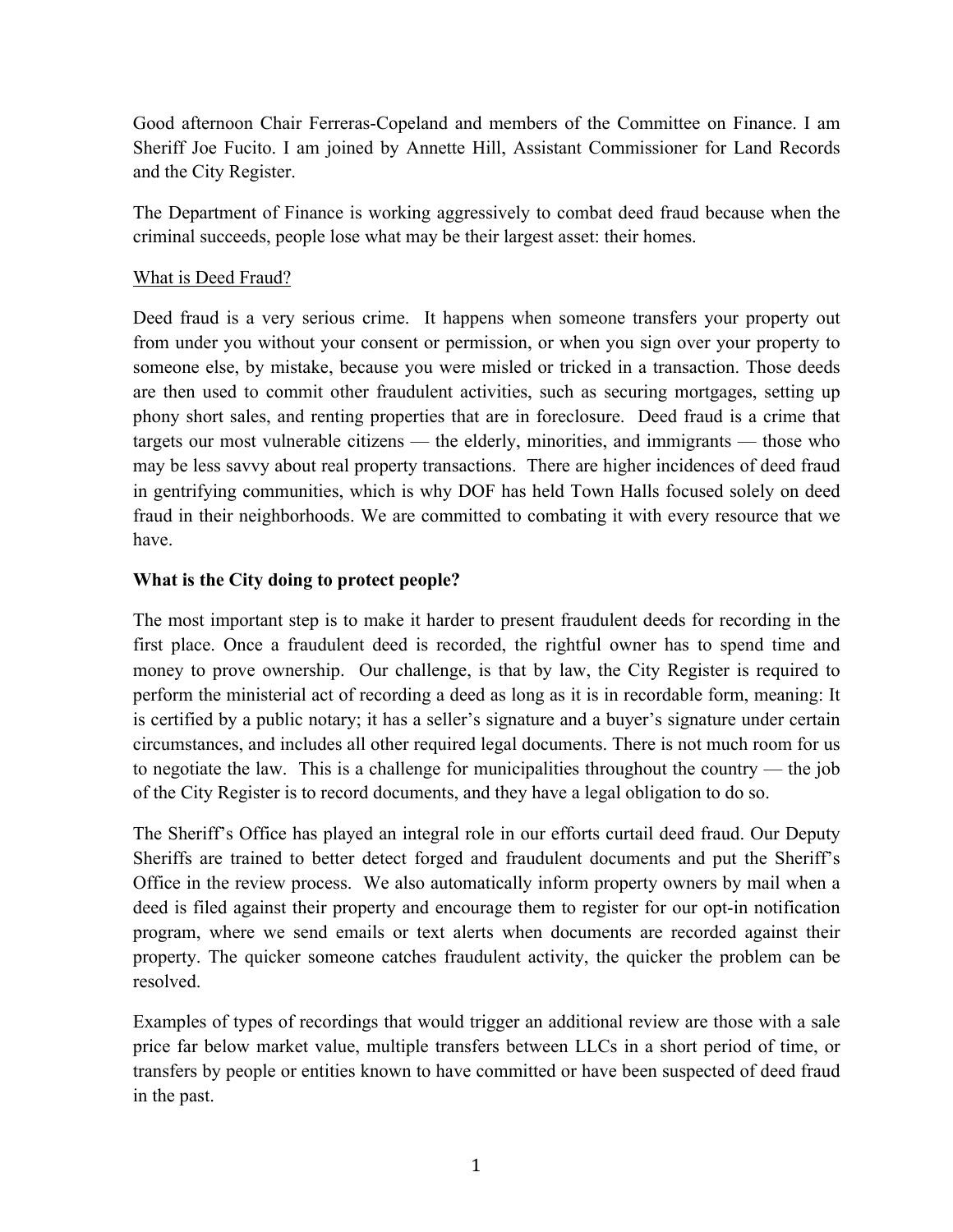These changes have had real effect. Since July 2014, when we increased our focus on this issue, more than 1,973 cases have been referred to the Sheriff's Office. We have closed out 1,119cases; we have completed 96 criminal investigations with District Attorney Offices, and have 236 ongoing investigations. We have made 37 arrests for 54 properties that have a total market value of approximately \$40 million. We are continuously assessing and evaluating our operations to enhance ways to detect fraud. We are hiring more Deputy Sheriffs to handle the growing number of cases, and looking at how technology can be used to improve detection.

In these efforts, we are encouraging New Yorkers to be proactive. In our communications, we tell them: If there is activity on your property records that is not legitimate, please call or walk into the Sheriff's Office and file a complaint. We have included a phone number and web contact information for the Sheriff's Office on our website at NYC.GOV/Finance. Victims of deed fraud or those who suspect fraud may also reach out to any of the five district attorneys, they are our partners to catch the professional deed fraud rings that usually include lawyers and banks.

### **What can people do to protect their properties?**

We need everyone's involvement, including the public's cooperation, to prevent deed fraud. Here are some measures the public can take to protect themselves:

- Review your property records annually for activity. This information is available on our website through the Automated City Register Information System, commonly referred to as ACRIS, where you can view property records. http://www1.nyc.gov/site/finance/taxes/acris.page
- Register your property with the City Register's Office. We have a program called the Notice of Recorded Document. Once you register, you will be notified by text or email when there is any activity on your property. It's free and you can register online. http://www1.nyc.gov/site/finance/taxes/deed-fraud-program-faq.page
- Check with the Department of Finance if you stop receiving property tax and water bills or if any of your utility bills suddenly increase.
- If you own a property in New York City that is not occupied, we recommend that you check it often to make sure it is not illegally occupied.
- If you are going away for a long period of time, ask someone you trust to check on your house regularly while you're gone. Have them collect your mail so that it does not pile up — a signal the house is unoccupied.
- Be very careful of people or organizations that offer you cash to help you with loan modifications or foreclosure prevention.
- Never turn over your deed or transfer ownership of your home to a mortgage assistance company.
- Do not sign any property-related documents that you do not understand. We encourage people to first consult with a trusted attorney before signing papers. Do not hire a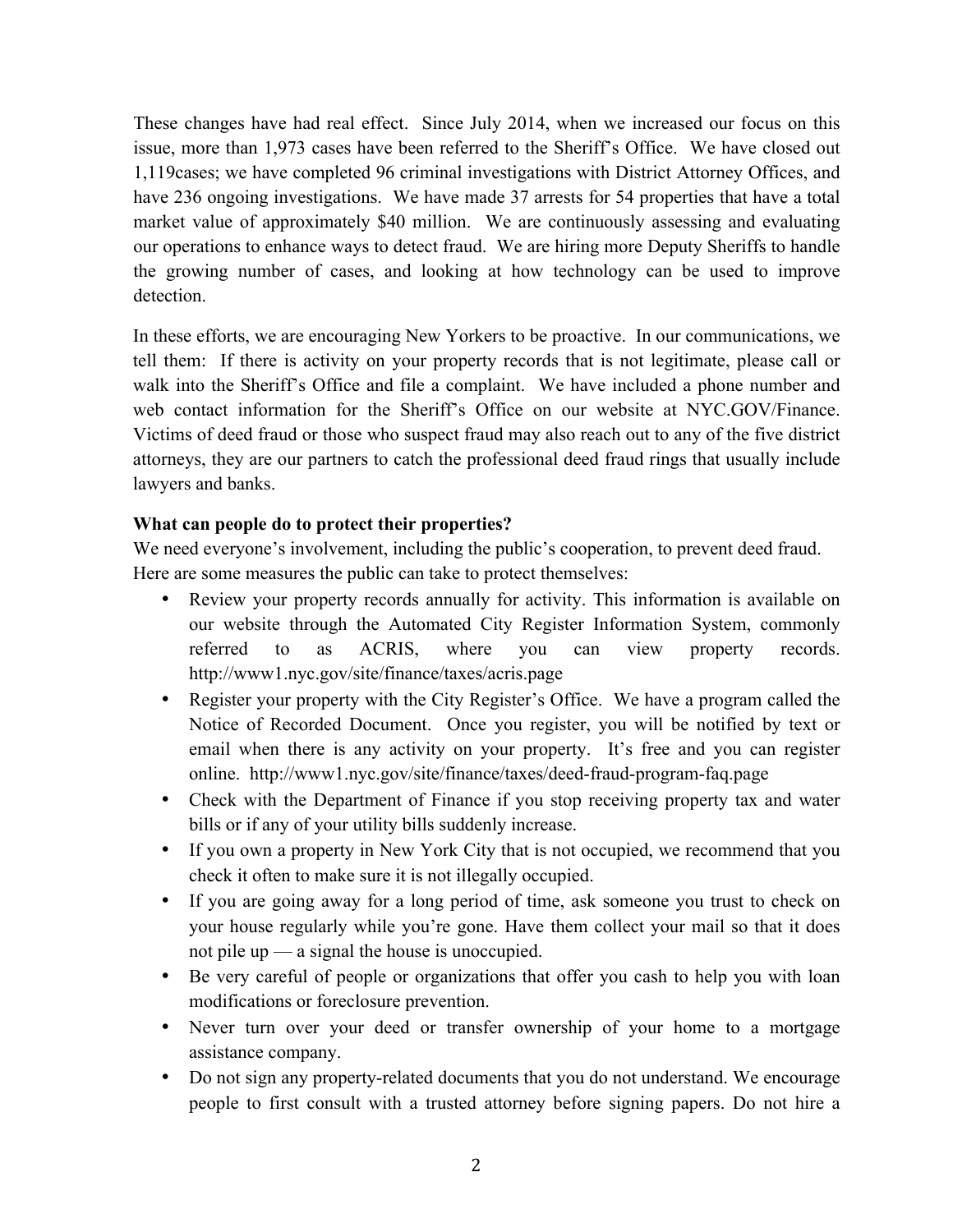lawyer referred to you by someone who might have a vested interest in your property, such as a realtor. From our investigations, perpetrators of deed fraud operate like a gang: they have their own attorneys, mortgage bankers, notaries, title companies and real estate brokers.

• Use a title company that you have vetted for real estate transactions, and make sure your title insurance has deed-fraud protection.

One of the ways people can help keep count of activity taking place with their properties is through registering with the NYC Department of Finance's Notice of Recorded Document (NRD) Program. Currently, roughly 45% of registrations are by city government offices. However, here is a breakdown of participants not affiliated with city government.

|                | <b>Total</b>         | <b>Active</b>        |                         |
|----------------|----------------------|----------------------|-------------------------|
| <b>Borough</b> | <b>Registrations</b> | <b>Registrations</b> | <b>Total Opting Out</b> |
| Manhattan      | 8,560                | 8,360                | 200                     |
| <b>Bronx</b>   | 5,313                | 5,275                | 38                      |
| Brooklyn       | 19,163               | 18,940               | 223                     |
| Queens         | 13,083               | 12,989               | 94                      |
| Staten         |                      |                      |                         |
| Island         | 3,189                | 3,172                | 17                      |
| <b>TOTAL</b>   | 49,308               | 48,736               | 572                     |

### Intro 1673

The City supports this legislation to require DOF to establish and maintain a system that would allow individuals to register to receive notifications by email or text message whenever any document affecting an ownership interest in real property is recorded with the City Register or the Office of the Richmond County Clerk. DOF will be able to provide quartley reports on the utilization of the system, including the number of registrants, the number of individuals contacting DOF regarding suspected fraudulent recording.

However the City has two concerns: 1) the reporting requirement of information about referrals made to the City Sheriff related to suspect fraudulent recording and 2) reporting requirement for Richmond County Clerk. The City is concerned that providing detailed information about a case too early in the process may jeopardize an ongoing criminal investigation. Instead, the City suggests a friendly amendment to provide numbers of cases aggregated by each county's office that are referred for investigation. Additionally, the City is concerned about reporting on the Richmond County Clerk, as they maintain their own systems. Instead, the City suggests requesting the Richmond County Clerk to provide DOF